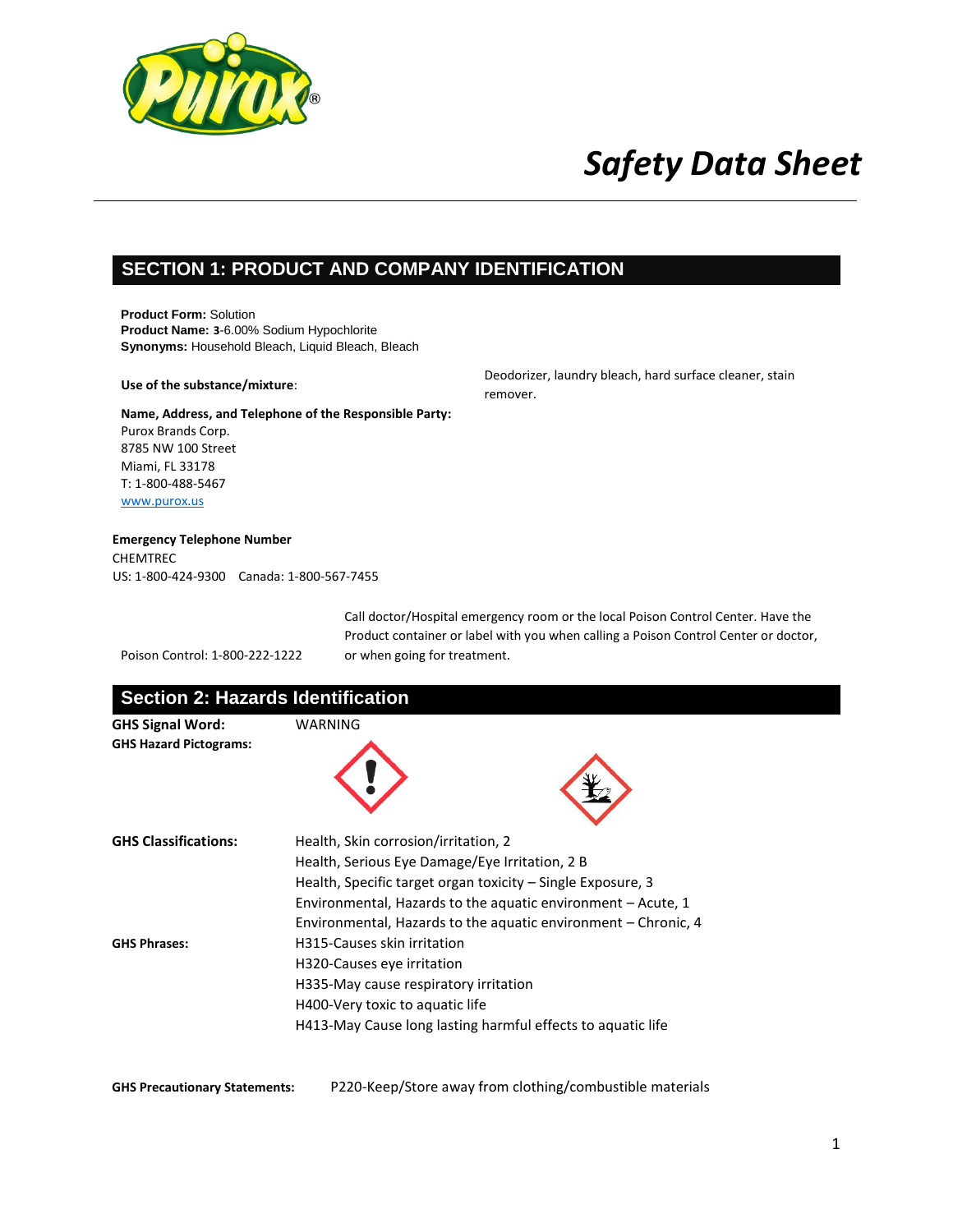

P260-Do not breathe dust/fume/gas/mist/vapors/spray P264-Wash exposed skin thoroughly after handling P262-Do not get in eyes, on skin, or on clothing P270-Do not eat, drink or smoke when using this product P280-War protective gloves/protective clothing/eye protection/face protection P273-Avoid release to the environment P301+330+331-IF SWALLOWED: Rinse mouth. DO NOT induce vomiting. P312- Call a POISON CENTER or doctor/physician if you feel unwell P303+361+353-IF ON SKIN (or hair): Remove/Take off immediately all contaminated clothing. Rinse skin with water/shower. P304+341- IF INHALED: If breathing is difficult, move victim to fresh air and keep at rest in a position comfortable for breathing. P305+351+338- IF IN EYES: Rinse continuously with water for several minute. Remove contact lenses if present and easy to do. Continue Rinsing P309+311-IF EXPOSED (of if you feel unwell): Call a POISON CENTER or doctor/physician. P401-Store upright in a cool, dry place. P501-Dispose of contents/container to an approved waste disposal plant

### **Section 3: Composition/Information on Ingredients**

| CAS#      | Percentage (%) | <b>Chemical Name</b> |
|-----------|----------------|----------------------|
| 7681-52-9 | 3.00-6.00%     | Sodium Hypochlorite  |
| 7732-18-5 | 94.00-97.00%   | Water                |

### **Section 4: First Aid Measures**

| Inhalation:               | In the event of exposure to excessive vapor levels, move the individual to fresh air and<br>seek medical attention if symptoms develop or persist                                          |
|---------------------------|--------------------------------------------------------------------------------------------------------------------------------------------------------------------------------------------|
| <b>Skin Contact:</b>      | Immediately rinse with plenty of water while removing any contaminated clothing. If<br>irritation develops or persists, seek medical attention. Wash contaminated clothing<br>before reuse |
| <b>Eye Contact:</b>       | Rinse immediately with plenty of water. Keep eye(s) wide open while rinsing. Avoid<br>rubbing the affected area. Seek medical attention if needed.                                         |
| Ingestion:                | Do NOT induce vomiting. Rinse mouth thoroughly with water. Drink plenty of water. Call<br>a physician or poison control center.                                                            |
| <b>NOTE TO PHYSICIAN:</b> | Probable mucosal damage may contraindicate the use of gastric lavage.                                                                                                                      |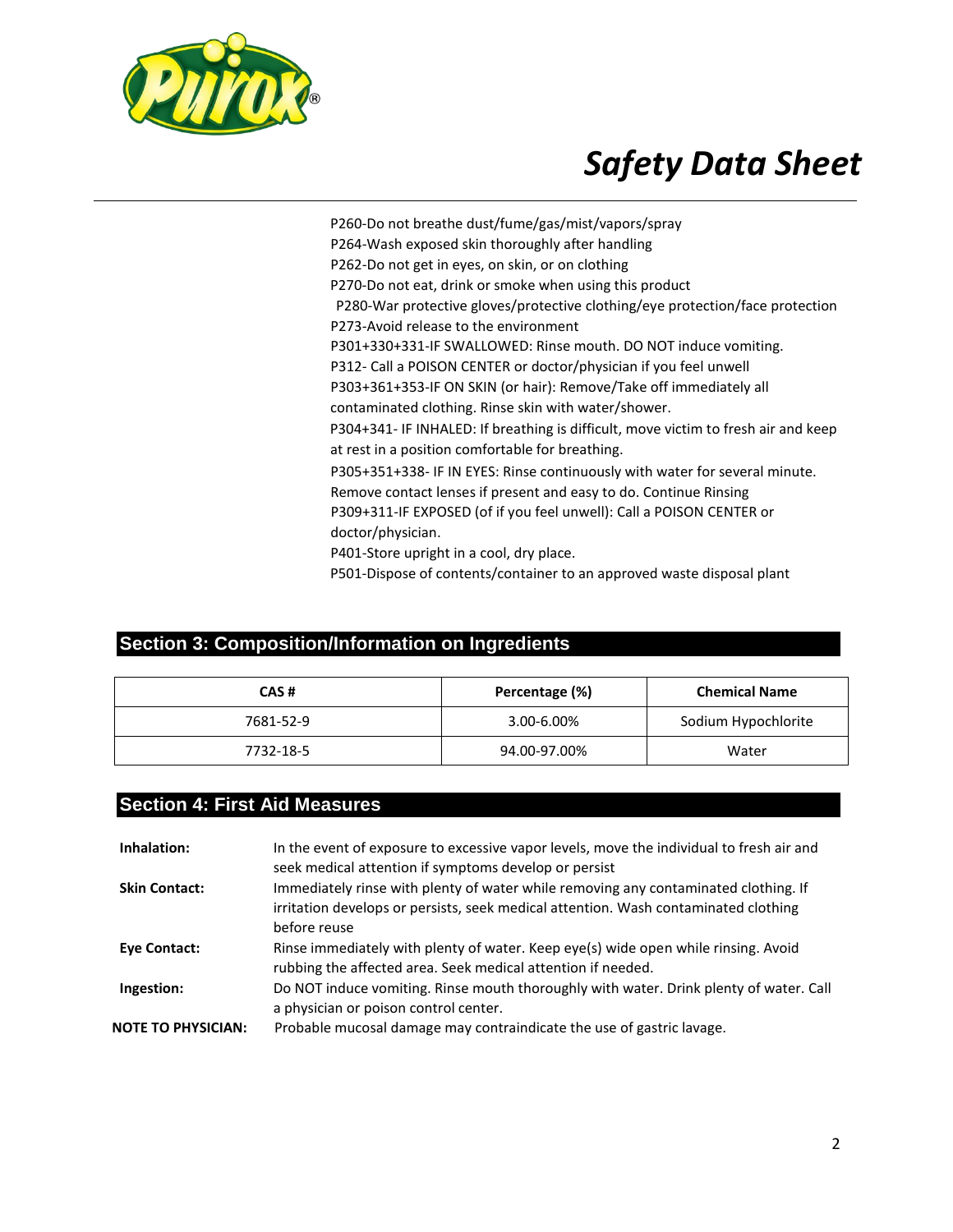

### **Section 5: Fire-Fighting Measures**

| Flammability:              | Not Flammable            |
|----------------------------|--------------------------|
| <b>Flash Point:</b>        | No information available |
| <b>Flash Point Method:</b> | No information available |
| <b>Burning Rate:</b>       | No information available |
| <b>Autoignition Temp:</b>  | No information available |
| LEL:                       | No information available |
| UEL:                       | No information available |

- Highly exothermic reactions with organic materials and oxidizable materials may cause fires
- In the event of a fire, wear full protective clothing and MSHA/NIOSH self-contained breathing apparatus with a full facepiece operated in the pressure-demand or other positive pressure mode.
- Use extinguishing measures that are appropriate to local circumstances and the surrounding environment; water spray may be used to keep fire exposed containers cool.

#### **Section 6: Accidental Release Measures**

- Use personal protective equipment as required/recommended. Evacuate public to a safe area. Avoid contact with skin, eyes, and clothing.
- Prevent spills from entering sewers or waterways. Contain run-off using diking composed of a suitable material. Soak up liquid on inert absorbent and transfer to an approved container. Clean contaminated surface thoroughly.

#### **Section 7: Handling and Storage**

| <b>Handling Precautions:</b> | Use personal protective equipment as required/recommended. Use only with           |
|------------------------------|------------------------------------------------------------------------------------|
|                              | adequate ventilation. Avoid contact with skin, eyes, and clothing. Use suitable    |
|                              | respiratory equipment in case of inadequate ventilation.                           |
| <b>Storage Requirements:</b> | Store using properly labeled containers in a cool, dry, well ventilated area. Keep |
|                              | out of reach of children. Separate from incompatible materials.                    |

#### **Section 8: Exposure Controls/Personal Protection**

| <b>Engineering Controls:</b>          | Use adequate ventilation, especially in confined spaces       |
|---------------------------------------|---------------------------------------------------------------|
| <b>Personal Protective Equipment:</b> | Avoid all unnecessary exposure. Chemical splash goggles; face |
|                                       | shield/neoprene gloves; NIOSH approved respirator; Apron.     |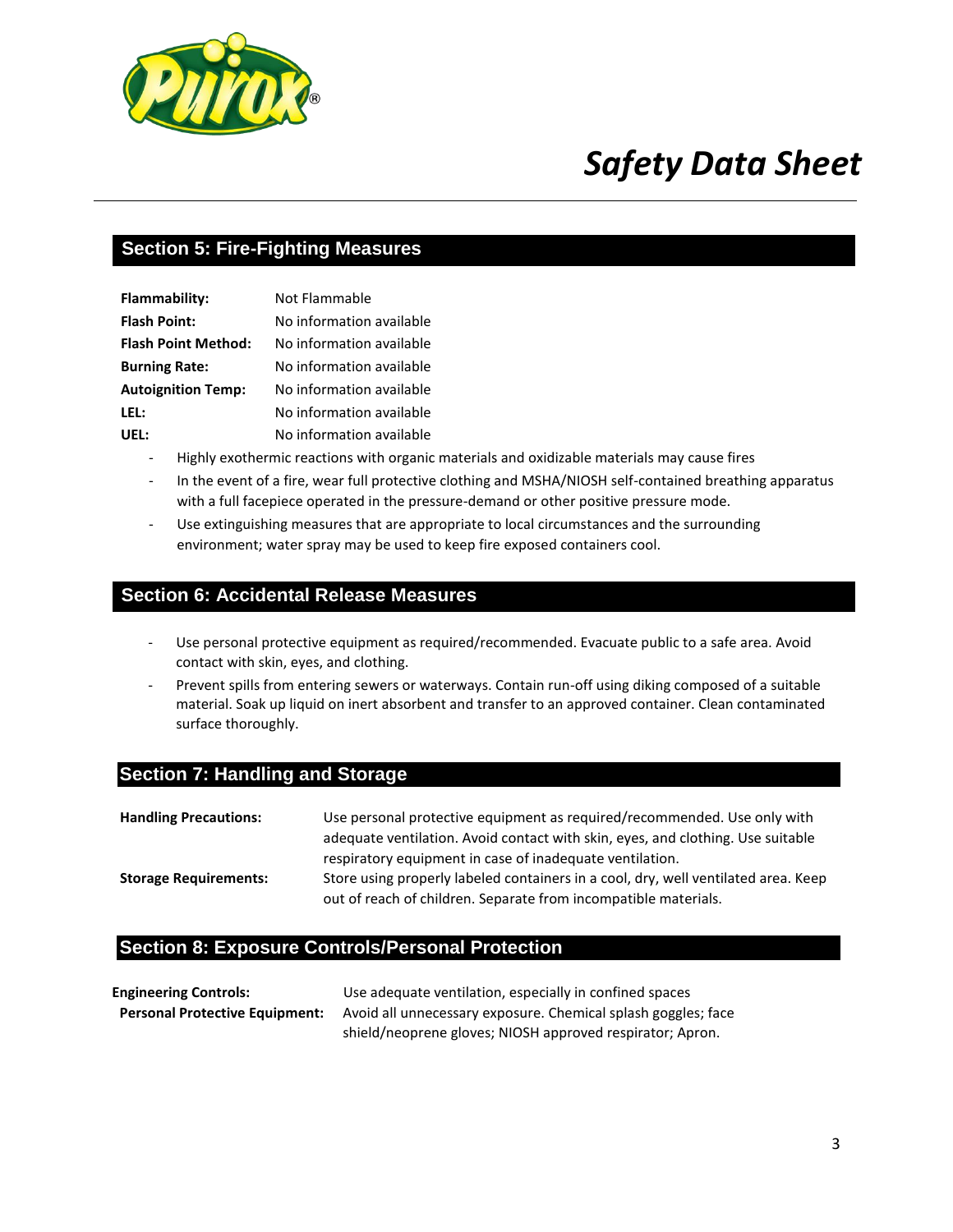



### **Section 9: Physical and Chemical Properties**

| <b>Physical State</b>     | Liguid                       |
|---------------------------|------------------------------|
| Appearance                | Clear yellow liquid          |
| Odor                      | Slight chlorine              |
| Solubility:               | Completely miscible in water |
| рH                        | $11.5 - 13.5$                |
| <b>Spec Grav./Density</b> | 1.04-1.057                   |

### **Section 10: Stability and Reactivity**

| Stability:                      | The product is stable and non-reactive under normal conditions of use, storage<br>and transport.                                                             |
|---------------------------------|--------------------------------------------------------------------------------------------------------------------------------------------------------------|
| <b>Conditions to avoid:</b>     | Contact with incompatible materials. Excessive heat and exposure to light.<br>Reacts violently with strong acids producing chlorine gas. Contact with amines |
|                                 | will result in chloramines.                                                                                                                                  |
| <b>Materials to avoid:</b>      | Strong oxidizing agents, acids, metals, organic compounds, ammonia.<br>Oxidizable or consumable materials.                                                   |
| <b>Hazardous Decomposition:</b> | None under normal processing.                                                                                                                                |

### **Section 11: Toxicological Information**

**Hazardous Polymerization:** Will not occur.

| <b>Toxicity Data:</b><br>Eye Effects:<br><b>Skin Effects:</b> |                         | Causes Eye Burns                                                      |
|---------------------------------------------------------------|-------------------------|-----------------------------------------------------------------------|
|                                                               |                         | Causes Kin irritation and may cause burns to broken skin.             |
|                                                               | <b>Acute Inhalation</b> | Vapors and mist may irritate throat and respiratory system; may cause |
|                                                               | Effects:                | coughing.                                                             |
|                                                               | <b>Chronic Effects:</b> | Prolonged or repeated overexposure may cause lung damage.             |
|                                                               | Carcinogenicity:        | Not a known carcinogen.                                               |
|                                                               | Mutagenicity:           | Not known.                                                            |
|                                                               | Teratogenicity:         | Not known.                                                            |
| <b>Acute Toxicity:</b>                                        | Oral (LD 50):           | No data available.                                                    |
|                                                               | Inhalation (LC 50):     | No data available.                                                    |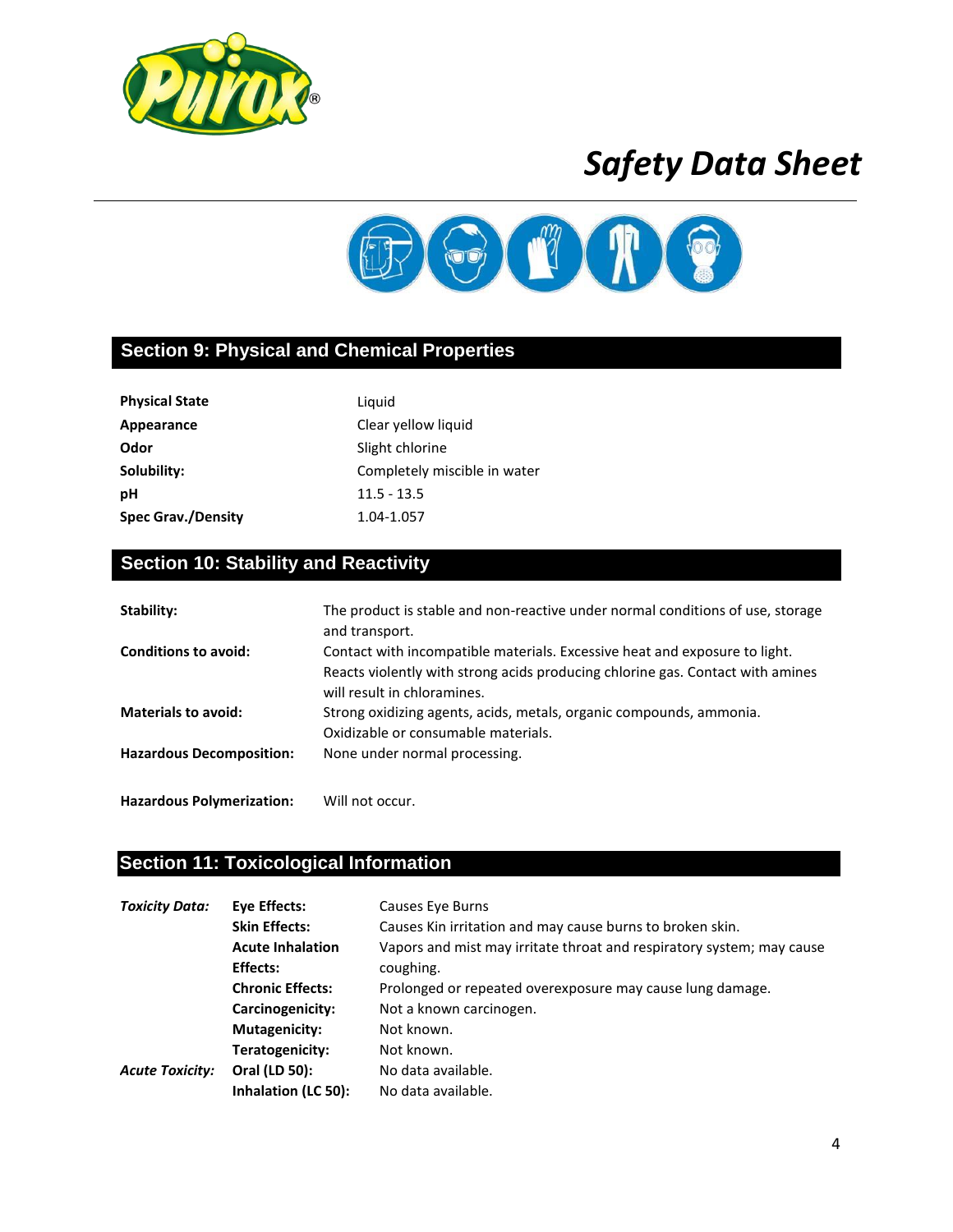

**Skin Irritation:** Causes severe skin irritation and may cause burns to broken skin. **Eye irritation:** Causes serious eye damage. **Sensitizer:** No data available **Chronic Toxicity:** IARC Group 3; Not classifiable as a human carcinogen.

### **Section 12: Ecological Information**

This product is toxic to fish and aquatic organisms. Do not discharge effluent containing this product into lakes, streams, ponds, estuaries, oceans or other waters unless in accordance with the requirements of a national pollutant discharge elimination systems (NPDES) permit and the permitting authority has been notified in writing prior to discharge. Do not discharge effluent containing this product to sewer systems without previously notifying the local sewage treatment plant authority. For guidance contact your state water board or regional office of the EPA.

### **Section 13: Disposal Considerations**

Disposal should be in accordance with applicable regional, national, and local laws and regulations. Do not reuse container but place in trash collection or offer for recycling where facilities accept colored HDPE bottles.

### **Section 14: Transport Information**

**DOT:** Not regulated. Classified as non-hazardous.

### **Section 15: Regulatory Information**

| <b>COMPONENT</b>                    | $CAS/$ %               |                                     | <b>CODES</b>                                      |
|-------------------------------------|------------------------|-------------------------------------|---------------------------------------------------|
| *Sodium Hypochlorite                | 7681-52-9 3.00-6.00%   |                                     | CERCLA, CSWHS, MASS, PA, TSCA                     |
| *Water                              | 7732-18-5 94.00-97.00% |                                     | <b>TSCA</b>                                       |
|                                     |                        |                                     |                                                   |
| <b>Regulatory Key Descriptions:</b> | CERCLA:                | Superfund clean-up substance        |                                                   |
|                                     | CSWHS:                 |                                     | Clean Water Act Hazardous Substances              |
|                                     | MASS:                  |                                     | MA Massachusetts Hazardous Substances List        |
|                                     | PA:                    |                                     | PA Right-To-Know List of Hazardous Substances     |
|                                     | TSCA:                  | <b>Toxic Substances Control Act</b> |                                                   |
|                                     | OSHAWWAC:              |                                     | OSHA Workplace Air Contaminants                   |
|                                     | TXAIR:                 |                                     | TX Air Contaminants with Health Effects Screening |
|                                     |                        | Level.                              |                                                   |